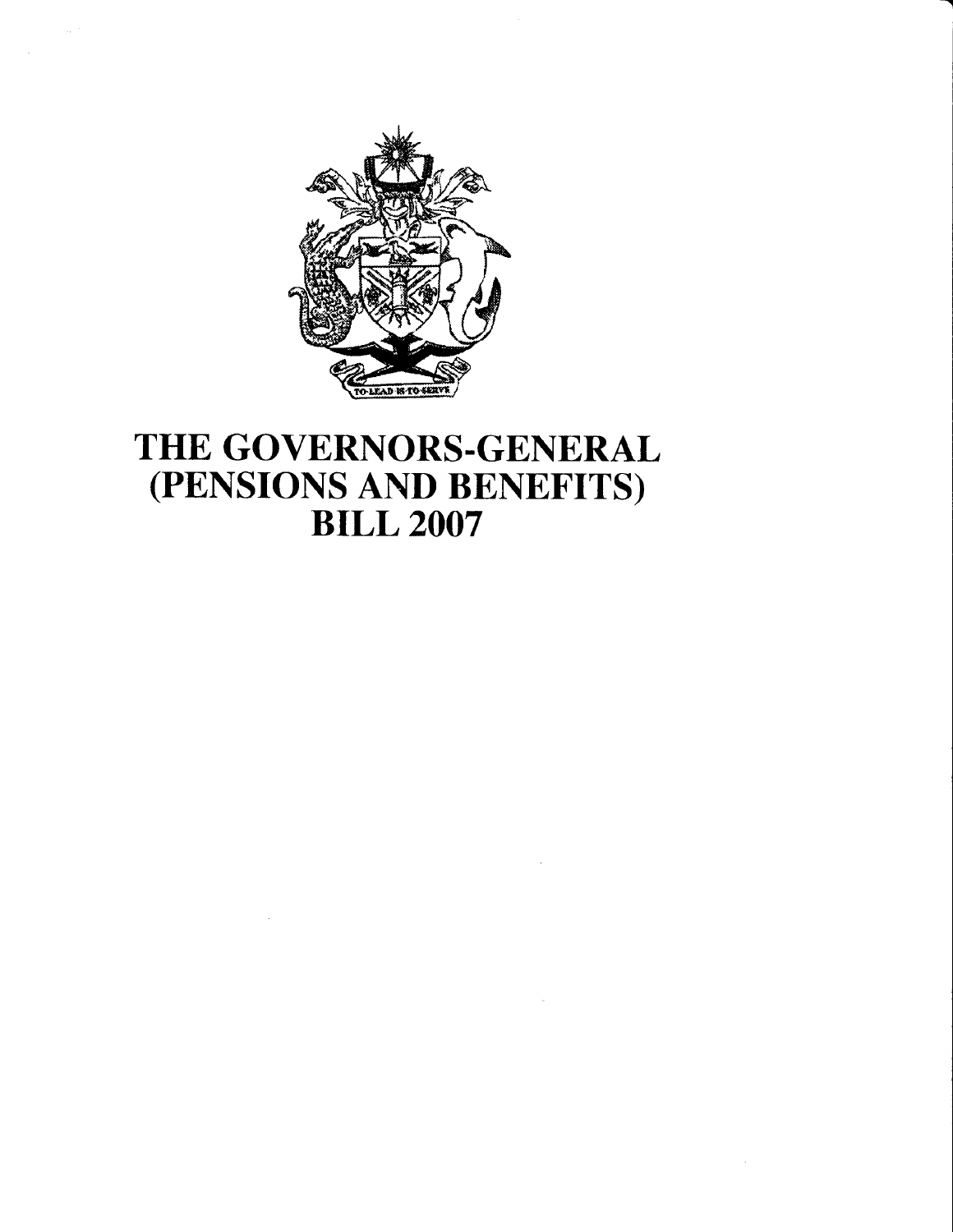

## THE GOVERNORS-GENERAL (PENSIONS AND BENEFITS) BILL 2OO7

A

### BILL

## Entitled

AN ACT TO PROVIDE PENSIONS AND OTHER BENEFITS FOR PERSONS WHO CEASE TO HOLD THE OFFICE OF GOVERNOR-GENERAL AND FOR THEIR WIDOWS AND CHILDREN AND TO PROVIDE FOR MATTERS INCIDENTAL TO THE FOREGOING OR CONNECTED THEREWITH.

ENACTED by the National Parliament of Solomon Islands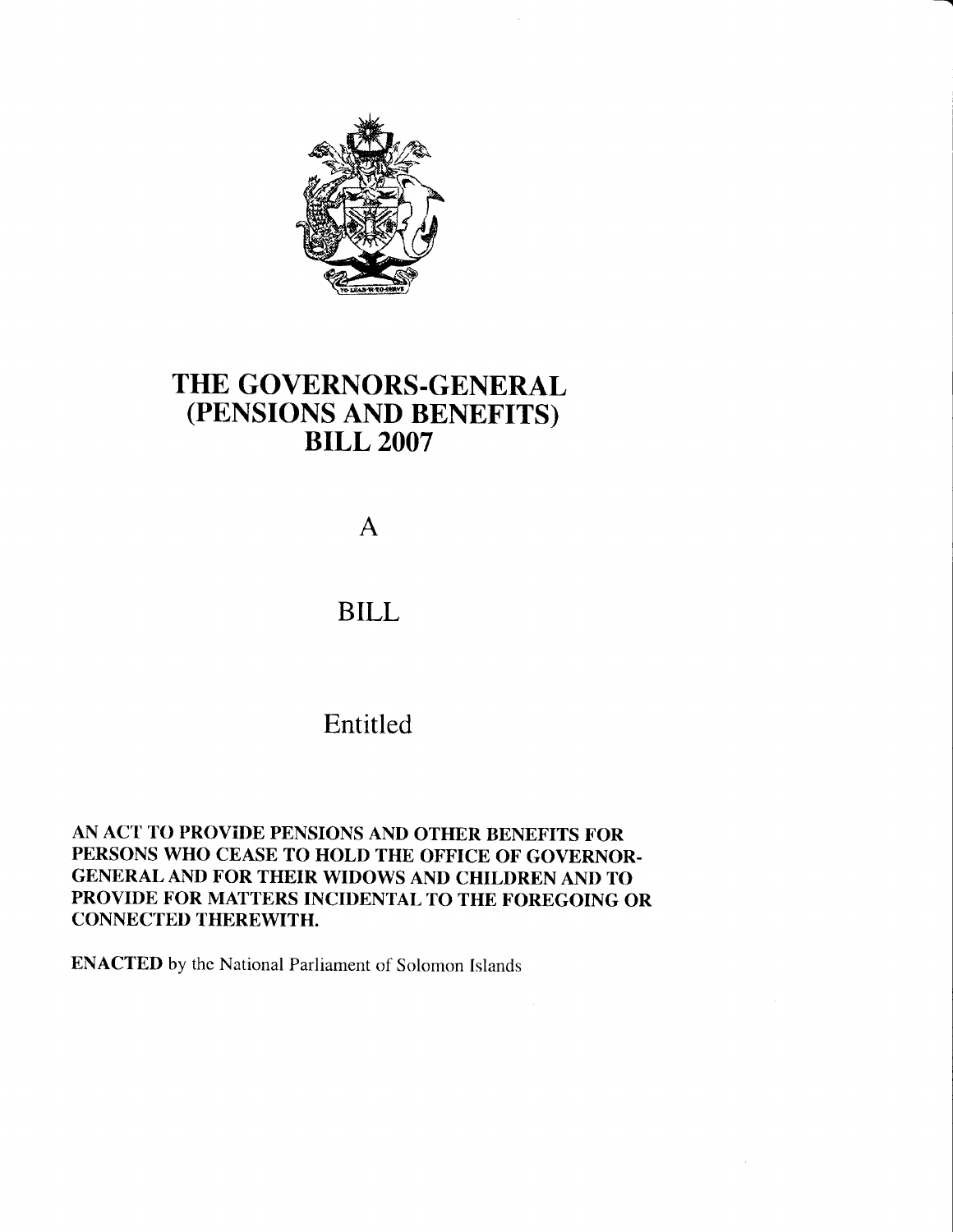### THE GOVERNORS-GENERAL (PENSIONS AND BENEFITS) BILL 2007

# ARRANGEMENT OF CLAUSES

#### Clause:

- I. SHORT TITLE AND COMMENCEMENT
- 2. INTERPRETATION
- 3. GOVERNOR-GENERAL'S RIGHT TO PENSION, ETC.
- 4. RIGHT TO PENSION TO CEASE
- 5. RATE OF PENSION
- 6. WIDOWS PENSION
- 7. SOURCES AND METHOD OF PAYMENT OF PENSION
- 8. PROTECTION OF PENSION
- 9. TERMINAL GRANT OR EX-GRATIA PAYMENT
- IO. OFFICIAL RESIDENCE
- 11. OFFICIAL VEHICLE
- 12. MEDICAL TREATMENT
- 13. NATIONAL REPRESENTATION.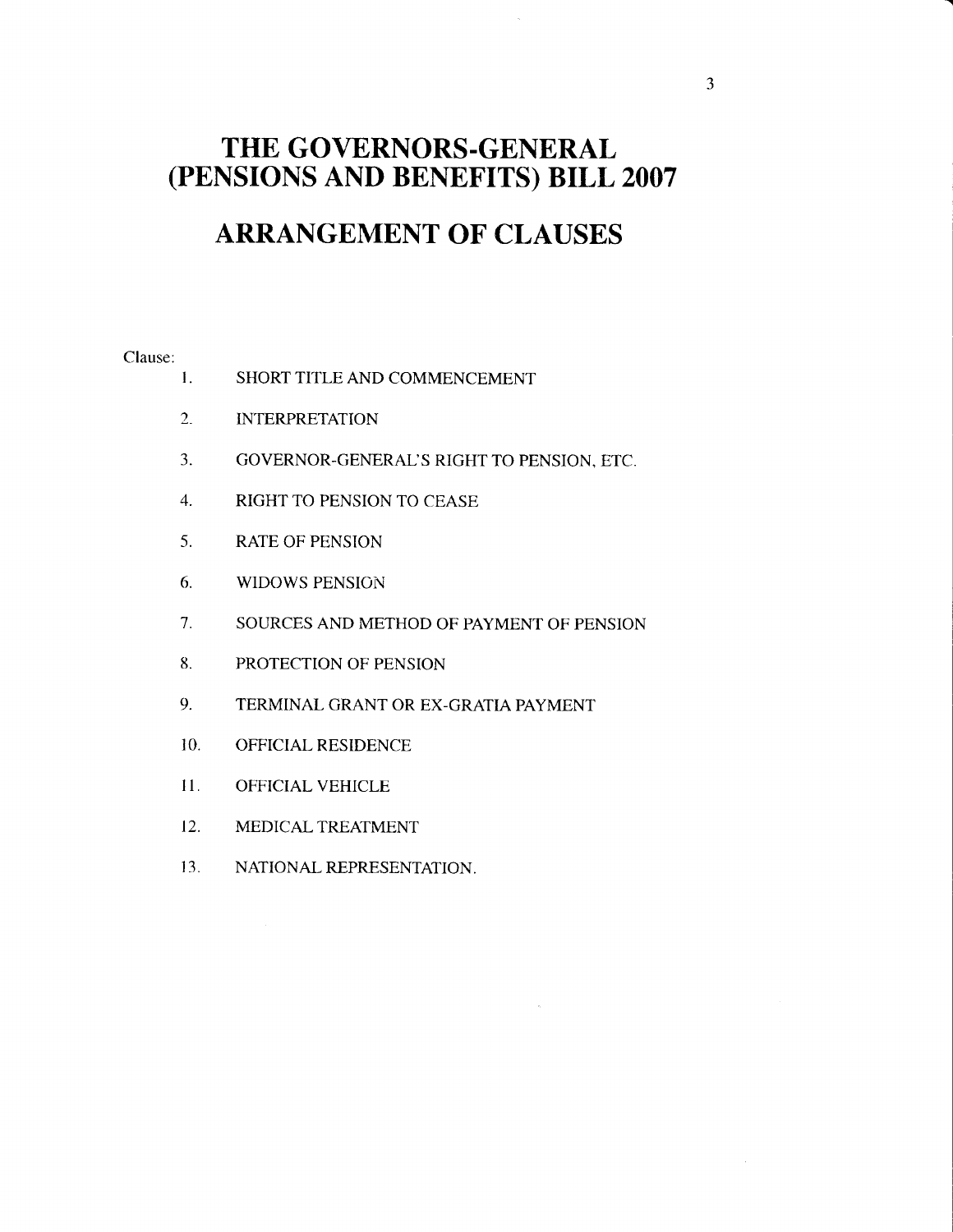| $\overline{4}$               |                                                                                                                                                                                                                                                                                                                                                                                                                                  |
|------------------------------|----------------------------------------------------------------------------------------------------------------------------------------------------------------------------------------------------------------------------------------------------------------------------------------------------------------------------------------------------------------------------------------------------------------------------------|
| Short title<br>Commencement  | This Act may be cited as the Governors-General<br>(Pensions and Benefits) Act 2007, and shall come into operation on<br>such date as the Minister may appoint by notice published in the<br>Gazette.                                                                                                                                                                                                                             |
| Interpretation               | In this Act "Governor-General" means any person who<br>has held the post of Governor-General for a period of not less than one<br>year, having been duly appointed by the Head of State pursuant to the<br>provisions of section 27 of the Constitution, but does not include a<br>person who has been removed from office under subsection (3) of the<br>section.                                                               |
| Governor-General's           | 3.<br>Every person who having held the office of Governor-<br>right to pension, etc. General on or after the 7th day of July, 1978, ceases at any time after<br>such appointment to be Governor-General shall be paid a pension under<br>this Act with effect from the date on which he ceases to be Governor-<br>General and subject to section 4 such pension shall continue to be paid<br>during the lifetime of that person. |
| Right to pension<br>to cease | 4.<br>Where a Governor-General to whom a pension is<br>payable is appointed to any other public office, the pension shall cease to be payable during the period in which such person holds such public<br>office.                                                                                                                                                                                                                |
| Rate of Pension              | 5.<br>A Governor-General's pension shall be at an annual rate<br>of sixty per cent of the current salary payable to the incumbent.                                                                                                                                                                                                                                                                                               |
| <b>Widows Pension</b>        | 6.<br>(1) Where a person dies while he is the Governor-<br>General or while he is entitled to receive a Governor-General's pension<br>leaves -                                                                                                                                                                                                                                                                                   |
|                              | (a)<br>a widow but no entitled child; or<br>(b)<br>a widow and entitled children by such widow<br>only; the widow shall, be paid a pension at an annual rate of 40%<br>of the pension receivable by the pensioner at the time of his<br>death.                                                                                                                                                                                   |
|                              | (2)<br>A widow mentioned in subsection (1) shall not<br>be entitled to receive a pension under this section, if she<br>remarries.                                                                                                                                                                                                                                                                                                |
|                              | (3)<br>If the Minister is satisfied that the widow of a<br>Governor-General while receiving a pension under this section,<br>deserted or abandoned, or failed to maintain or assist in main-<br>taining so far as her means allow an entitled child whom she is<br>bound to maintain, the Minister may cause to be paid to such<br>child, until such child ceases to be an entitled child, such portion                          |

of the pension of the widow.

 $\frac{1}{2}$  ,  $\frac{1}{2}$ 

 $\sim$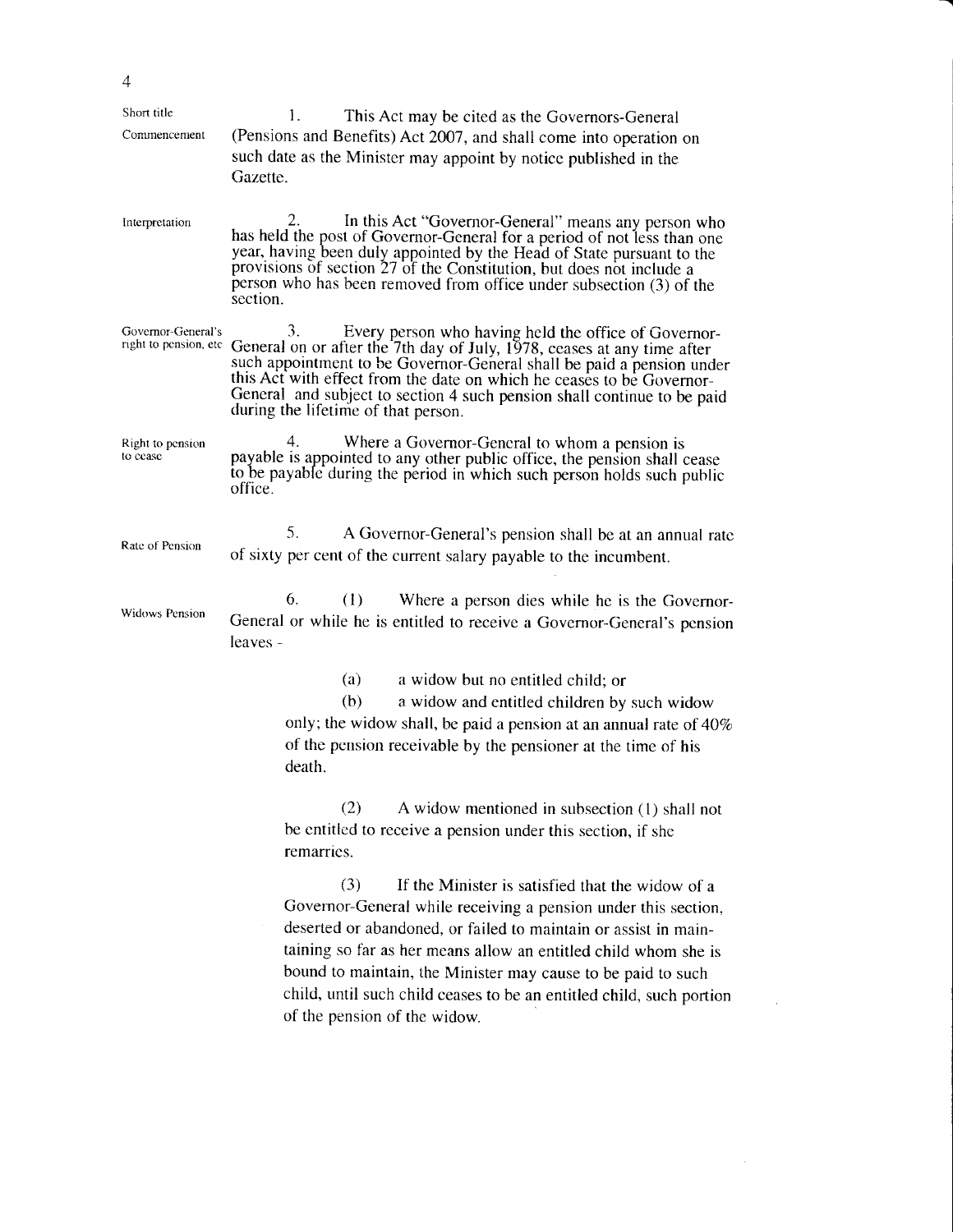| Sources and<br>method of payment       | 7.                                                                                                                                                                                                                                                                                                                                        | Any pension payable under this Act- |                                                                                                                                                                                                                                                                                                     |  |
|----------------------------------------|-------------------------------------------------------------------------------------------------------------------------------------------------------------------------------------------------------------------------------------------------------------------------------------------------------------------------------------------|-------------------------------------|-----------------------------------------------------------------------------------------------------------------------------------------------------------------------------------------------------------------------------------------------------------------------------------------------------|--|
| of pension                             |                                                                                                                                                                                                                                                                                                                                           | (a)                                 | shall be charged on and paid out of the<br>Consolidated Fund; and                                                                                                                                                                                                                                   |  |
|                                        |                                                                                                                                                                                                                                                                                                                                           | (b)                                 | shall be paid fortnightly.                                                                                                                                                                                                                                                                          |  |
| Protection of<br>pension               | 8.                                                                                                                                                                                                                                                                                                                                        |                                     | Any pension payable under this Act shall not -                                                                                                                                                                                                                                                      |  |
|                                        |                                                                                                                                                                                                                                                                                                                                           | (a)                                 | be assignable or transferable except for the<br>purpose of satisfying a debt due to the government or an order<br>of any court for the payment of periodical, sums of money<br>towards the maintenance of the spouse, and a child being a<br>minor of the person to whom the pension is payable; or |  |
|                                        |                                                                                                                                                                                                                                                                                                                                           | (b)                                 | be liable to be attached, sequestered or levied<br>upon for or in respect of any debt or claim whatever except a<br>debt due to the government or any sum recoverable pursuant to<br>such order of any court as is mentioned in paragraph (a).                                                      |  |
| Terminal grant or<br>ex-gratia payment | A Governor-General who ceases or has ceased<br>9.<br>(1)<br>to hold office shall be paid a terminal grant or ex-gratia pay-<br>ment of \$75,000.00 or such greater sum, equivalent to and<br>payable to a Prime Minister under the current Parliamentary<br>Entitlements Commission Regulations for each term of office he<br>has served. |                                     |                                                                                                                                                                                                                                                                                                     |  |
|                                        |                                                                                                                                                                                                                                                                                                                                           | (Z)                                 | The spouse of a Governor-General shall also be<br>qualified to receive an ex-gratia payment equivalent to fifty<br>percent of the payment received by the Governor-General<br>pursuant to subsection (1).                                                                                           |  |
| Official residence                     | 10.                                                                                                                                                                                                                                                                                                                                       |                                     | A Governor-General on retirement shall be provided<br>with an official residence free of rent and the cost of water, gas<br>and electricity shall be paid for by the Government.                                                                                                                    |  |
| Official vehicle                       | 11.<br>duties.                                                                                                                                                                                                                                                                                                                            |                                     | A Governor-General on retirement shall be provided<br>with an official vehicle for use in connection with his normal                                                                                                                                                                                |  |
| Medical treatment                      | 12.<br>officers.                                                                                                                                                                                                                                                                                                                          |                                     | A Governor-General on retirement shall be entitled to<br>medical treatment as prescribed from time to time for public                                                                                                                                                                               |  |
| National<br>representation             | 13.                                                                                                                                                                                                                                                                                                                                       |                                     | Where a Governor-General whilst on retirement is<br>assigned to undertake any assignment on behalf of Solomon<br>Islands, he shall be entitled to receive protocols, courtesies and<br>benefits, as may be appropriate.                                                                             |  |

 $\label{eq:2.1} \frac{1}{\sqrt{2}}\int_{\mathbb{R}^3}\frac{1}{\sqrt{2}}\left(\frac{1}{\sqrt{2}}\right)^2\frac{1}{\sqrt{2}}\left(\frac{1}{\sqrt{2}}\right)^2\frac{1}{\sqrt{2}}\left(\frac{1}{\sqrt{2}}\right)^2\frac{1}{\sqrt{2}}\left(\frac{1}{\sqrt{2}}\right)^2.$ 

 $\label{eq:2.1} \frac{1}{\sqrt{2}}\int_{\mathbb{R}^3}\frac{1}{\sqrt{2}}\left(\frac{1}{\sqrt{2}}\right)^2\frac{1}{\sqrt{2}}\left(\frac{1}{\sqrt{2}}\right)^2\frac{1}{\sqrt{2}}\left(\frac{1}{\sqrt{2}}\right)^2\frac{1}{\sqrt{2}}\left(\frac{1}{\sqrt{2}}\right)^2.$ 

 $5<sup>5</sup>$